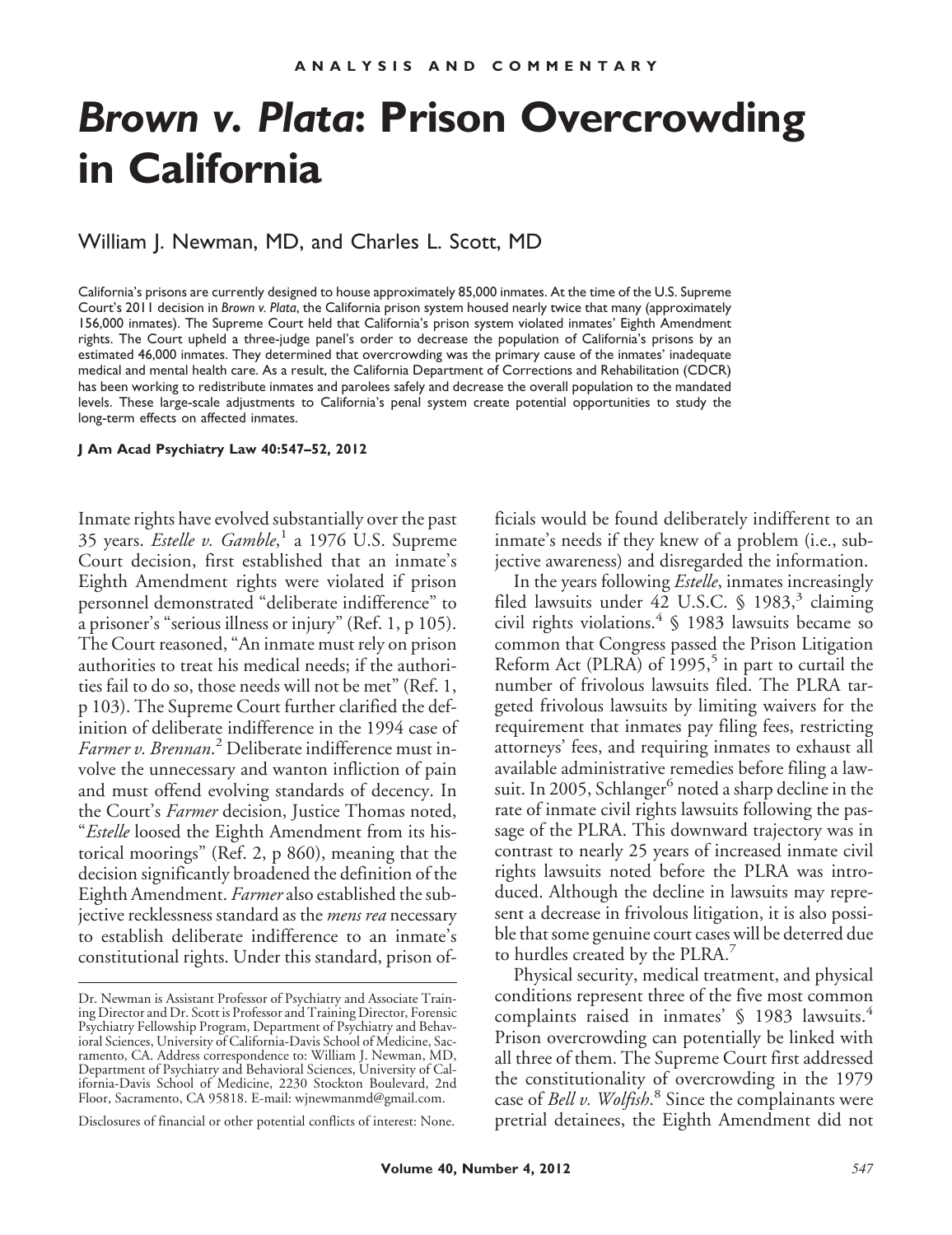apply because they were not convicted inmates and therefore were not subject to punishment. Because the Eighth Amendment did not apply, the Court determined that potential deprivation of the detainees' rights needed to be evaluated using the Due Process Clause of the Fifth Amendment. The Court evaluated the specific conditions in the Metropolitan Correctional Center (MCC) in New York City. At MCC, detainees were generally housed short term, were given adequate space to sleep, and were allowed out of their cells from 6:30 a.m. to 11:00 p.m. Based on these factors, the Court determined that the detainees in MCC were not being punished, and therefore the practice of double-celling (i.e., placing two or more individuals in a cell designed for one) detainees was constitutional under those circumstances.

The Supreme Court next addressed overcrowding in the 1981 decision of *Rhodes v. Chapman*. <sup>9</sup> Unlike *Wolfish*, this case involved convicted inmates rather than pretrial detainees. Therefore, the Eighth Amendment's prohibition against cruel and unusual punishment was the constitutional standard that the Court considered. As general background, the Southern Ohio Correctional Facility (SOCF) quickly became overcrowded with inmates. At the time of the Court's decision, approximately two-thirds of the inmates were double celled. However, the Court determined that the SOCF provided adequate food, ventilation, temperatures, noise control, medical care, and physical protection of inmates. In his majority opinion in *Chapman*, Justice Powell opined that double-celling inmates was constitutional in this case. He noted that the practice was made necessary by the unanticipated increase in prison populations. Although the Court did not forbid the practice of double-celling, none of the justices suggested that this practice was desirable. Instead, the Court determined that the discomfort experienced by inmates in this case did not rise to the level of unnecessary and wanton infliction of pain.

The 2011 case of *Brown v. Plata*<sup>10</sup> focused on the California prison system, which had been closely monitored for more than three decades. In 1979, California prison authorities expressed concerns about an overall occupancy of 96 percent, since they were approaching maximum capacity. The total inmate population in California at the time was slightly over 18,000. In the early 1980s, three state senators introduced legislation that would legitimize the practice of double-celling in California, to address

the growing inmate population. Although this legislation did not pass, double-celling became commonplace in the following years. California's prisons are currently designed to house approximately 85,000 inmates.<sup>11</sup> At the time of the Supreme Court's 2011 decision in *Plata*, the California prison system housed nearly twice that many (approximately 156,000 inmates).<sup>10</sup>

## **Case Summary**

Two federal class action lawsuits addressed alleged constitutional violations committed by the California Department of Corrections and Rehabilitation (CDCR). The first case, *Coleman v. Schwarzenegger*, <sup>12</sup> involved inmates with serious mental health conditions. The second, *Plata v. Schwarzenegger*, 13 involved inmates with serious medical conditions. The chief judge for the Ninth Circuit Court of Appeals formed a three-judge panel consisting of the district judges from *Coleman* and *Plata* and a third judge from the Ninth Circuit. The three-judge panel ordered California to reduce its prison population to 137.5 percent of capacity, requiring an estimated population reduction of 46,000 inmates. The state appealed the decision to the U.S. Supreme Court. One important question in this appeal was whether the three-judge panel had the authority under the PLRA to order the state of California to decrease its prison population.

The Supreme Court, in a five-to-four decision, affirmed the three-judge panel's ruling. The Court held that the California prison system was indeed committing serious constitutional violations that were primarily due to overcrowding and upheld that panel's authority to mandate a decrease in the prison population in accordance with the PLRA. In his majority opinion, Justice Kennedy noted, "After years of litigation, it became apparent that a remedy for the constitutional violations would not be effective absent a reduction in the prison system population" (Ref. 10, p 1922).

The Court cited the Corrections Independent Review Panel, a group of consultants appointed by the governor, who concluded that California's prisons were "severely overcrowded, imperiling the safety of both correctional employees and inmates" (Ref. 10, p 1924). Expert consultants from outside California offered similar opinions. Doyle Wayne Scott, the former executive director for the Texas Department of Criminal Justice, described the conditions in Cal-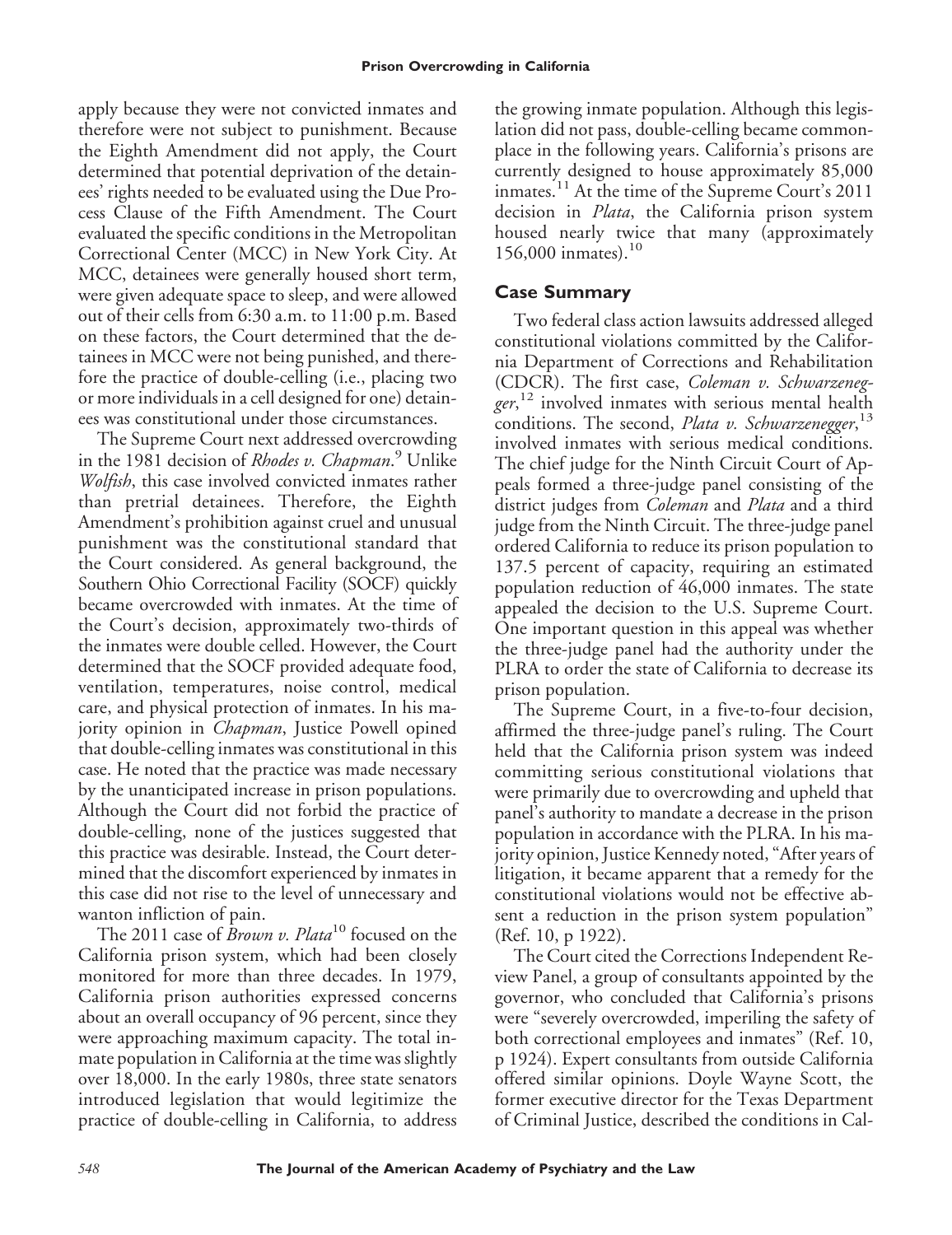ifornia's prisons as "appalling" (Ref. 10, p 1924). Ronald Shansky, the former medical director of the Illinois state prison system, concluded that extreme departures from the standard of care were "widespread" (Ref. 10, p 1925).

The Court referenced several individual examples of inadequate medical and mental health treatment. A psychiatric expert reported observing a man who had been detained in a telephone-booth-sized cage with no toilet, in a pool of his own urine, for nearly 24 hours while awaiting transfer to a psychiatric treatment bed. An inmate with severe abdominal pain died after a five-week delay in referral to a specialist. An inmate with extreme chest pain died after an eight-hour delay in evaluation. Another inmate died of testicular cancer after complaining of testicular pain for 17 months.

The Court noted that inadequate medical facilities were one component of the problem. Physician staffing presented another challenge. The ongoing budget crisis in California made it unfeasible for the state to build additional prison facilities on a scale that would significantly address the problem. Also, at the time of the *Plata* trial, reported position vacancy rates included 25 percent for physicians and 54 percent for psychiatrists. The three-judge panel determined that conditions related to overcrowding, including violence and large caseloads, made it challenging to hire and retain competent physicians. The panel went so far as to accuse the California prison system of hiring any physician who had "a license, a pulse and a pair of shoes" (Ref. 10, p 1927).

The state claimed that the three-judge panel had been appointed prematurely, without allowing them ample time to address the concerns. The Court noted that by the time the three-judge panel was convened, 12 years had passed since the appointment of the *Coleman* Special Master and five years had passed since the approval of the *Plata* consent decree. The Court also dismissed the state's claim that the threejudge panel did not allow them to present the most up-to-date evidence about the conditions in the prisons, noting that the panel allowed discovery until a few months before trial. They also wrote that the state failed to produce any updated evidence that would have changed the outcome of the proceedings.

The state further questioned whether the threejudge panel's decision was consistent with the PLRA of 1995. To remain in accordance with the PLRA, the three-judge panel had to determine, by clear and

convincing evidence, that overcrowding was the primary cause of the constitutional violations, and that reducing the overcrowding was the only way to remedy the problems. The Court acknowledged that although several factors contributed to the violations, they could all generally be traced to overcrowding. The Court also recognized alternative solutions to the California prison system's problems other than releasing thousands of inmates, but doubted their feasibility. The Court clarified that if the state is able to address the problem in ways other than limiting the prison population, they could seek a modification or termination of the court order.

The Court addressed specific concerns about the premature release of thousands of inmates. The order allowed the state ample flexibility in deciding which inmates to release. The order did not require each facility to comply with the 137.5 percent limit, but rather the system as a whole. Prison officials were allowed to shift inmates from severely understaffed facilities to those more equipped to handle overcrowding. The Court cited statistical evidence that prison populations had been lowered without adversely affecting public safety in several jurisdictions, including certain counties in California, in the past. Strategies had included increased good-time credits, diversion to drug treatment programs, and providing early release to inmates who posed the least risk of reoffending. By the time of oral arguments, California had already begun shifting thousands of inmates from the prison system to the county jails, reducing the total prison population by approximately 9,000.

In his dissenting opinion, Justice Scalia described the majority's decision as "what is perhaps the most radical injunction issued by a court in our Nation's history" (Ref. 10, p 1950). He added,

The proceedings that led to this result were a judicial travesty. I dissent because the institutional reform the District Court has undertaken violates the terms of the governing statute, ignores bedrock limitations on the power of Article III judges, and takes federal courts wildly beyond their institutional capacity [Ref. 10, p 1951].

Justice Scalia noted that the mere existence of an inadequate system did not automatically subject the entire prison population to cruel and unusual punishment. The possibility of creating constitutional violations differed significantly from the existence of actual violations. Individuals who had been subjected to treatment below constitutional standards may have individual claims, but that did not extend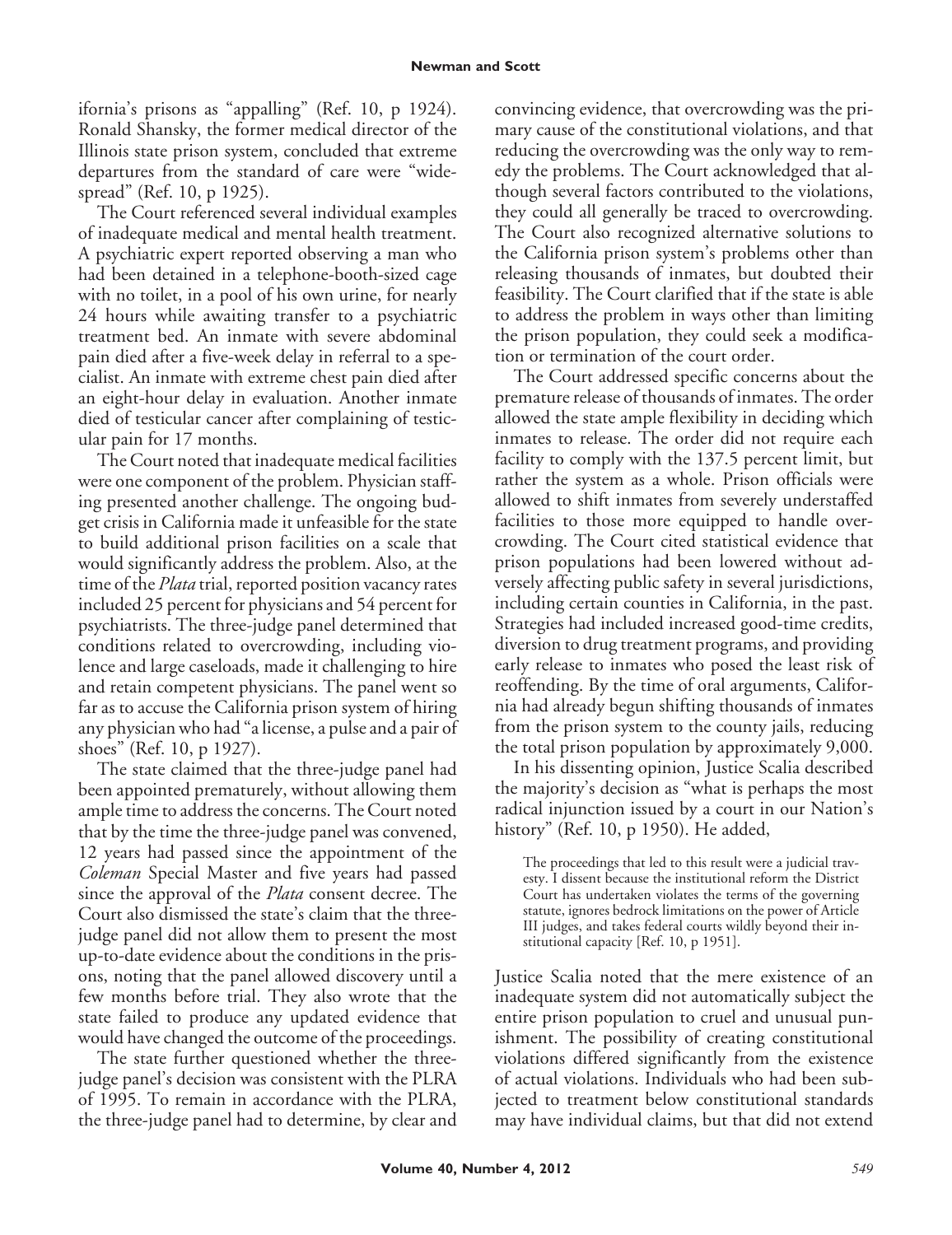to all other inmates housed in California's prison system.

Justice Scalia suggested that most of the 46,000 inmates who would directly benefit from the court order were likely not involved in either the *Coleman* or *Plata* decisions. He wrote, "Most [prematurely released inmates] will not be prisoners with medical conditions or severe mental illness; and many will undoubtedly be fine physical specimens who have developed intimidating muscles pumping iron in the prison gym" (Ref. 10, p 1953). He opined that a court order should not grant an inmate's release unless the court determined that a prisoner's constitutional rights had been violated and that his release, and no other relief, could remedy the violations.

Justice Alito authored a separate dissenting opinion focused on his belief that the three-judge panel exceeded its authority under the Constitution and the PLRA. He wrote,

Instead of crafting a remedy to attack the specific constitutional violations that were found—which related solely to prisoners in the two plaintiff classes—the lower court issued a decree that will at best provide only modest help to those prisoners but that is very likely to have a major and deleterious effect on public safety [Ref. 10, p 1959].

Justice Alito also opined that the standard of deliberate indifference, as established in *Farmer*, was not appropriately utilized in evaluating the alleged constitutional violations committed within the California prison system.

## **Discussion**

One fact that can easily be overlooked when focusing on overcrowding is that the Supreme Court affirmed the lower federal court's authority to mandate that California's prison population be decreased under the PLRA. Ultimately, however, overcrowding was a central focus of the *Plata* ruling. Nobody has argued that inmates experience benefits from overcrowding. Rather, overcrowding most likely adds to the already stressful experience of being incarcerated.<sup>14</sup> Institutional control is one problem that appears to become more challenging in overcrowded prisons. One study showed a substantial increase in both the number and rate of disciplinary infractions corresponding with decreased square footage of living space per inmate.<sup>15</sup> There are also possible medical and mental health sequelae related to overcrowding. For example, communicable diseases are significantly more prevalent in overcrowded

facilities.<sup>16–18</sup> However, evidence regarding the mental health sequelae secondary to overcrowding is less clear.<sup>19</sup> Cox and colleagues<sup>20</sup> reported increased rates of suicide and psychiatric commitment in prisons with increased populations that did not have proportionally enlarged facilities. While one can assume that overcrowding affects the mental health of the inmates, few published studies support that conclusion in a systematic way.

In their *Plata* decision, the Supreme Court ruled that overcrowding in California's prisons caused the unnecessary and wanton infliction of pain on the inmates. One important consideration is therefore how the *Plata* decision differed from *Chapman*, <sup>9</sup> the Supreme Court's 1981 decision which deemed the practice of double-celling constitutional. The answer appears to be based on the overall conditions within the facilities. In *Chapman*, the Court clearly referenced the appropriateness of the physical environment and medical care provided. However, in *Plata*, the Court frequently discussed inadequacies of the physical environment and medical care provided. The Court determined that these factors were so deficient that they caused the unnecessary and wanton infliction of pain on the inmates.

The CDCR now faces the challenge of improving prison conditions in the face of California's ongoing budget crisis. Budgetary concerns create problems including difficulties with recruiting psychiatrists and with providing them clinical space and ample resources to administer effective clinical care. The correctional system needs more psychiatrists. However, in the past, California prisons have struggled to maintain an adequate number of providers on staff, despite offering competitive salaries.

California initially appeared to be facing potentially the largest federally mandated release of inmates in U.S. history. However, many groups expressed concerns about the possible impact on California's residents. One well-documented example of a federally mandated prisoner release occurred in Philadelphia in the early 1990s. At that time, Philadelphia's correctional system was placed under a federal consent decree. The mayor agreed to release nonviolent offenders using a strictly charge-based system. According to the guidelines established at that time, nonviolent offenses included stalking, carjacking, robbery using a baseball bat, burglary, drug dealing, manslaughter, terrorist threats, and gun charges. The mayor decided not to consider individ-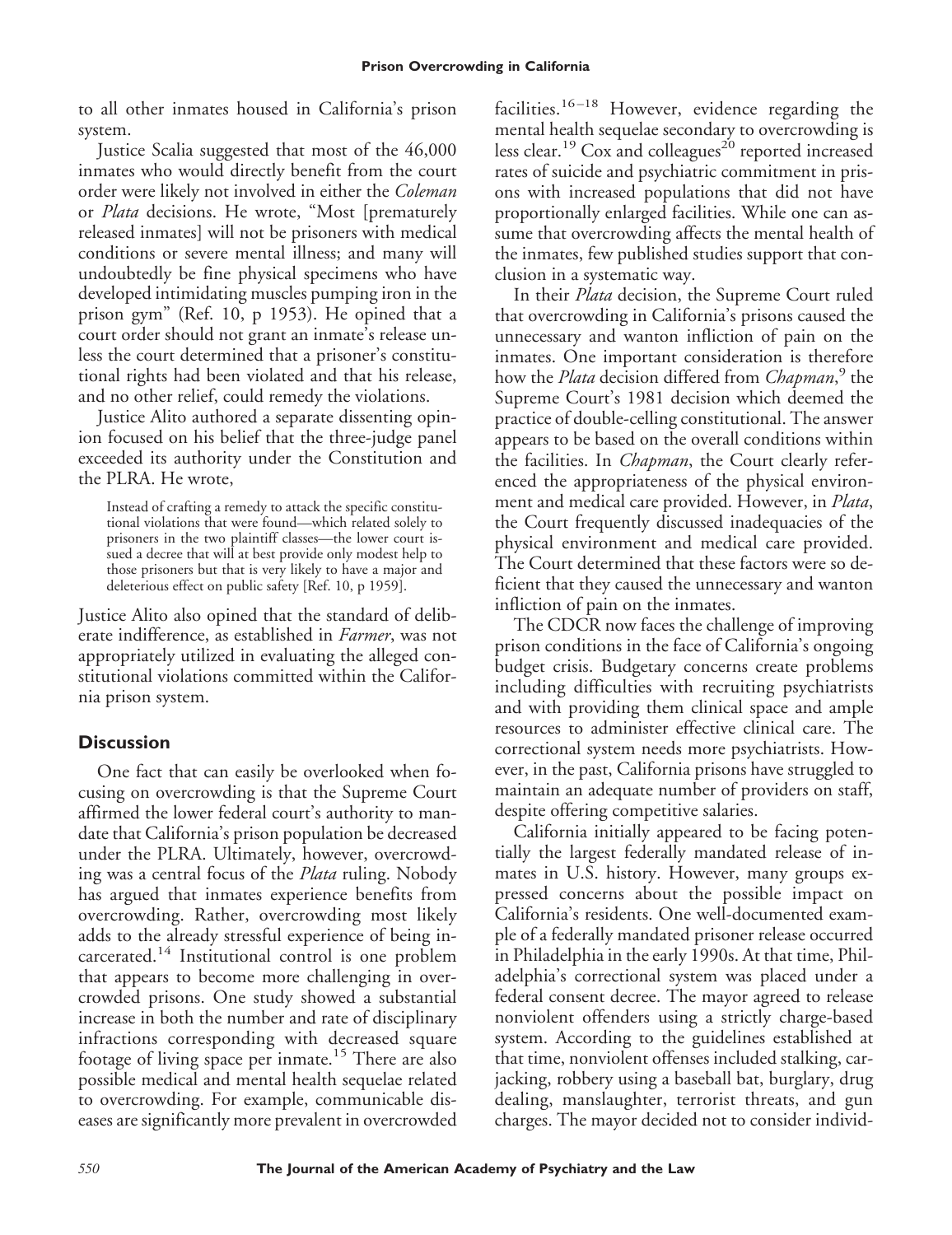ual factors in each case. This list clearly includes crimes, such as manslaughter, that most consider potentially violent in nature, suggesting that some of the "nonviolent" offenders released were indeed violent. Within a single 18-month period (January 1993 to June 1994), Philadelphia rearrested 9,732 previously released defendants for new crimes. These crimes included 79 murders, 90 rapes, and 959 robberies.<sup>21</sup>

In *Plata*, both the lower court and Supreme Court allowed state officials discretion on how to address the overcrowding. After careful consideration, the CDCR decided against releasing any inmates solely in response to the Court's ruling. Instead, they formulated alternative approaches to decrease the overall prison population. These alternatives included transferring inmates to other states, moving inmates back to the local jails, and diverting select offenders into specialized programs.

Any dramatic change in a large correctional system can yield important results. The study of 969 *Baxstrom* patients (individuals transferred from institutions for the criminally insane to civil psychiatric hospitals after the Supreme Court's decision in *Baxstrom v. Herold*) <sup>22</sup> in the 1960s provided information about the movement and criminal behaviors of this population after their release from the maximumsecurity facilities. Henry Steadman and his colleagues<sup>23-25</sup> noted that the future violence of this population had been markedly overpredicted. These studies made clear that there was a need for significant improvements in the methods used to assess the risk of violence. Several structured instruments were developed and implemented over subsequent decades.

Tracking the long-term outcomes of inmates who are diverted from the California prisons in light of the *Plata* decision may assist in further understanding factors related to criminal recidivism. In addition, reviewing the care provided to a smaller inmate population with the same resources may provide guidance on staff-inmate ratios and how decreasing overcrowding affects the delivery of mental health services to inmates.

Before 2011, the Supreme Court had never explicitly equated mental health needs to physical health needs. In the 1999 case of *Wakefield v. Thompson*, 26 the Ninth Circuit Court of Appeals concluded that an inmate's § 1983 lawsuit for deliberate indifference, based on the correctional facility's failing to

provide his prescribed antipsychotic medications, was legitimate. The Ninth Circuit thus equated mental health and physical health needs. The *Plata* decision is the first example of the U.S. Supreme Court clearly discussing mental health and physical health needs in the same light. With community mental health resources being cut drastically throughout the country, many mentally ill individuals have incidentally been diverted into the criminal justice system. One potential advantage of the *Plata* decision is improving the quality of mental health care that is provided to inmates. However, the overall effects of the Supreme Court's decision are unclear. They will undoubtedly become apparent over the coming years.

### **References**

- 1. Estelle v. Gamble, 429 U.S. 97 (1976)
- 2. Farmer v. Brennan, 511 U.S. 825 (1994)
- 3. 42 U.S.C. § 1983 (1871)
- 4. Hanson RA, Daley HWK: Challenging the conditions of prisons and jails: a report on Section 1983 litigation. Washington, DC: U.S. Department of Justice, Office of Justice Programs, Bureau of Justice Statistics, December 1994
- 5. 42 U.S.C. § 1997e (1995)
- 6. Schlanger M: Civil rights injunctions over time: a case study of jail and prison court orders. NYU L Rev 81:550 – 630, 2006
- 7. Hanson A: Correctional suicide: has progress ended? J Am Acad Psychiatry Law 38:6 –10, 2010
- 8. Bell v. Wolfish, 441 U.S. 520 (1979)
- 9. Rhodes v. Chapman, 452 U.S. 337 (1981)
- 10. Brown v. Plata, 131 S. Ct. 1910 (2011)
- 11. California Department of Corrections and Rehabilitation: Year at a Glance 2011. Available at http://www.cdcr.ca.gov/News/docs/ 2011\_Annual\_Report\_FINAL.pdf. Accessed August 20, 2012
- 12. Coleman v. Schwarzenegger, 2009 U.S. Dist. LEXIS 88280 (E.D. Cal. 2009)
- 13. Plata v. Schwarzenegger, 603 F.3d 1088 (9th Cir. 2010)
- 14. Harrison PM, Beck AJ: Prisoners in 2002. Washington, DC: U.S. Department of Justice, Office of Justice Programs, Bureau of Justice Statistics, July 2003
- 15. Megargee EI: The association of population density, reduced space, and uncomfortable temperatures with misconduct in a prison community. Am J Community Psychol 5:289 –98, 1977
- 16. Stead WW: Undetected tuberculosis in prison. JAMA 240: 2544 –7, 1978
- 17. McCain G, Cox VC, Paulus PB: Relationship between illness complaints and degree of crowding in a prison environment. Environ Behav 8:283–90, 1976
- 18. Walker B, Gordon T: Health and high density confinement in jails and prisons. Fed Probat 44:53– 8, 1980
- 19. Bonta J, Gendreau P: Reexamining the cruel and unusual punishment of prison life. Law Hum Behav 14:347–72, 1990
- 20. Cox VC, Paulus PB, McCain G: Prison crowding research: the relevance for prison housing standards and a general approach regarding crowding phenomena. Am Psychol 39:1148 – 60, 1984
- 21. Statement of Sarah V. Hart, Former Director of the National Institute of Justice and Counsel to Philadelphia District Attorney Lynne Abraham, presented to the Subcommittee on Crime, Terrorism, and Homeland Security of the Committee on the Judi-